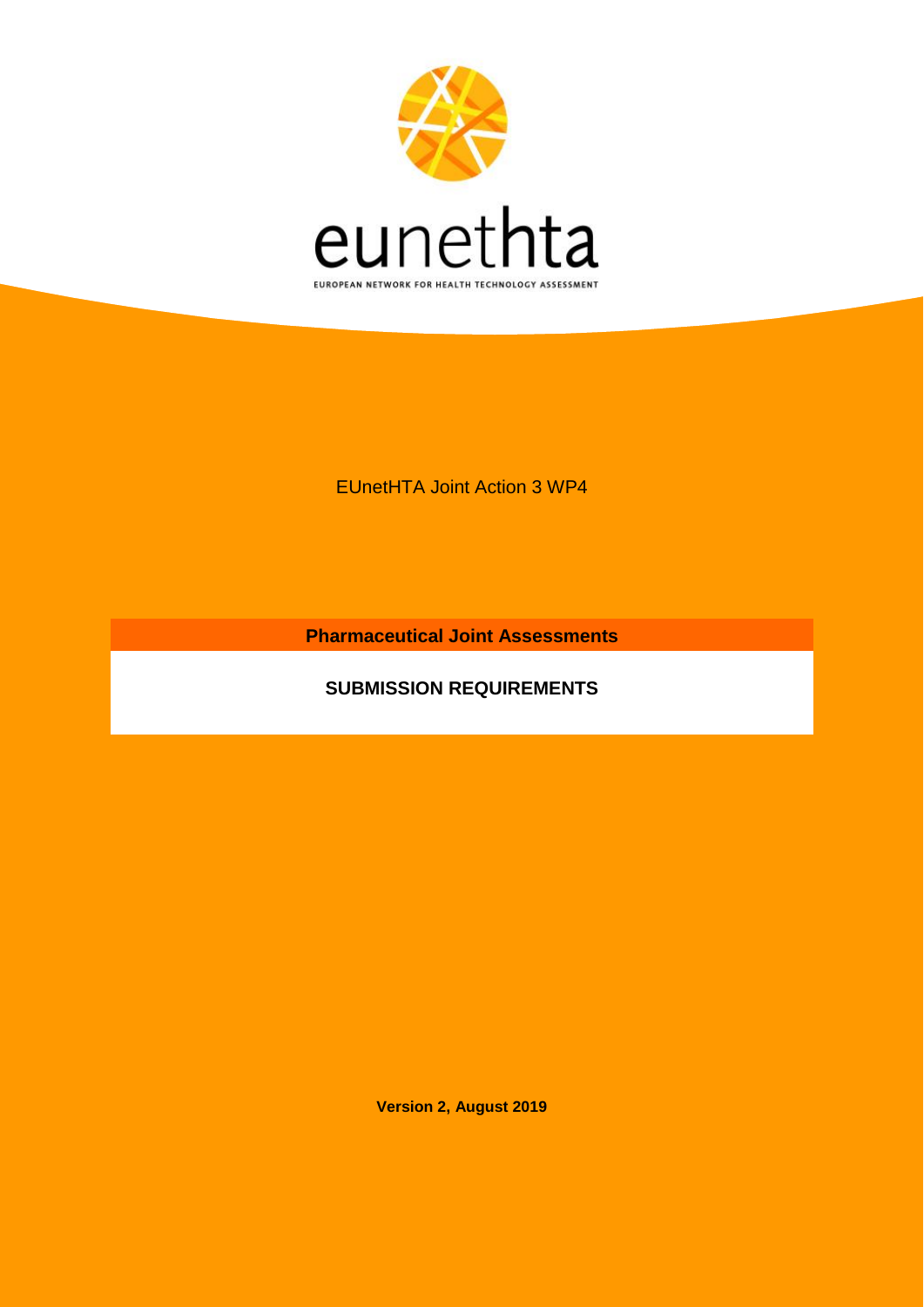## **DOCUMENT HISTORY AND CONTRIBUTORS**

| <b>Version</b>   | <b>Date</b>   | <b>Description</b>                       |
|------------------|---------------|------------------------------------------|
| V1.0             | December 2018 | First version of Submission Requirements |
| V <sub>2.0</sub> | August 2019   | Adaptation to clarify the process        |

#### **Contributors**

This document was prepared by EUnetHTA WP4, in collaboration with WP6.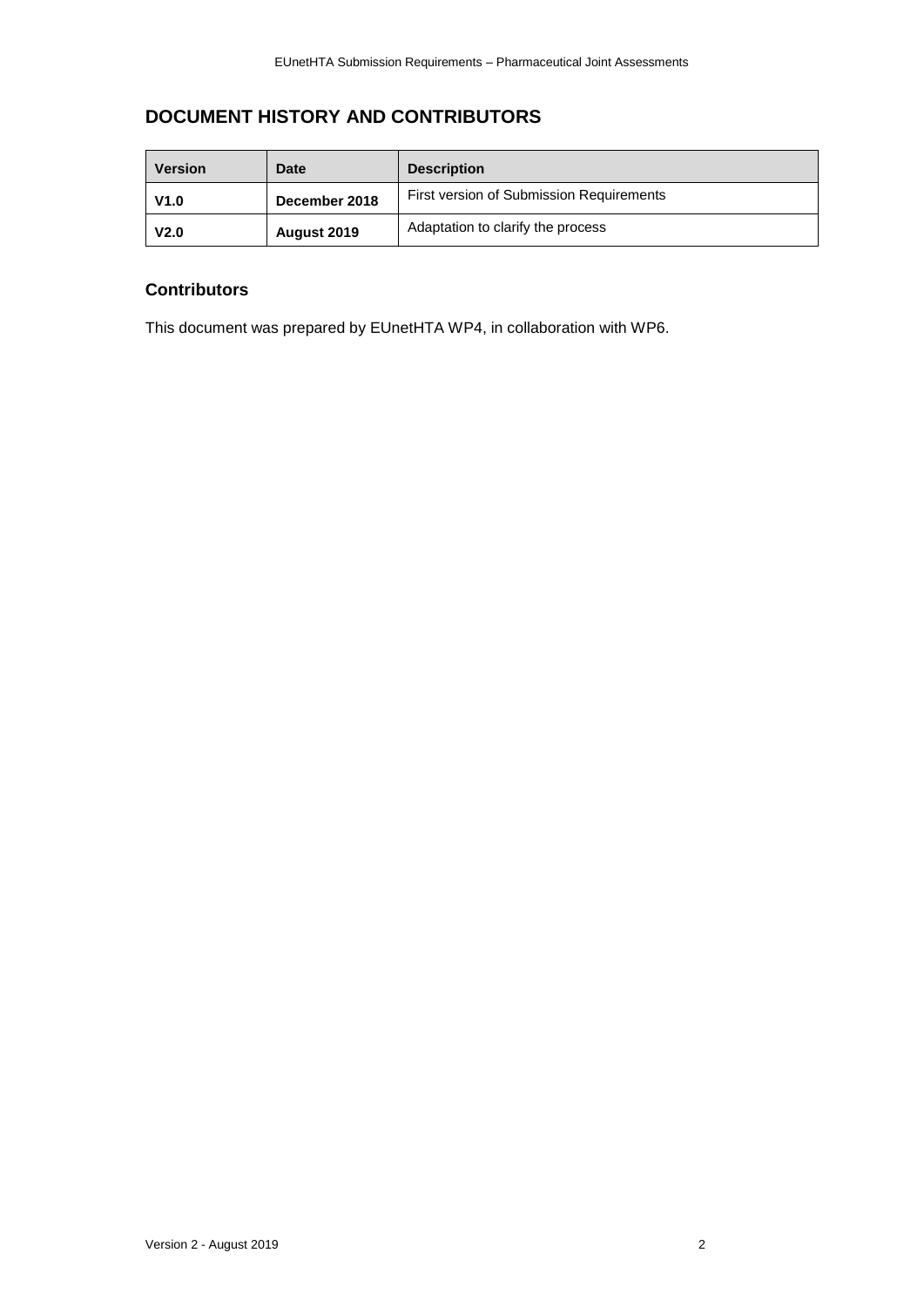# **TABLE OF CONTENTS**

|  | 2.2 PUBLICATION POLICY OF THE RAPID REA ASSESSMENT REPORT AND CORE |  |
|--|--------------------------------------------------------------------|--|
|  |                                                                    |  |
|  |                                                                    |  |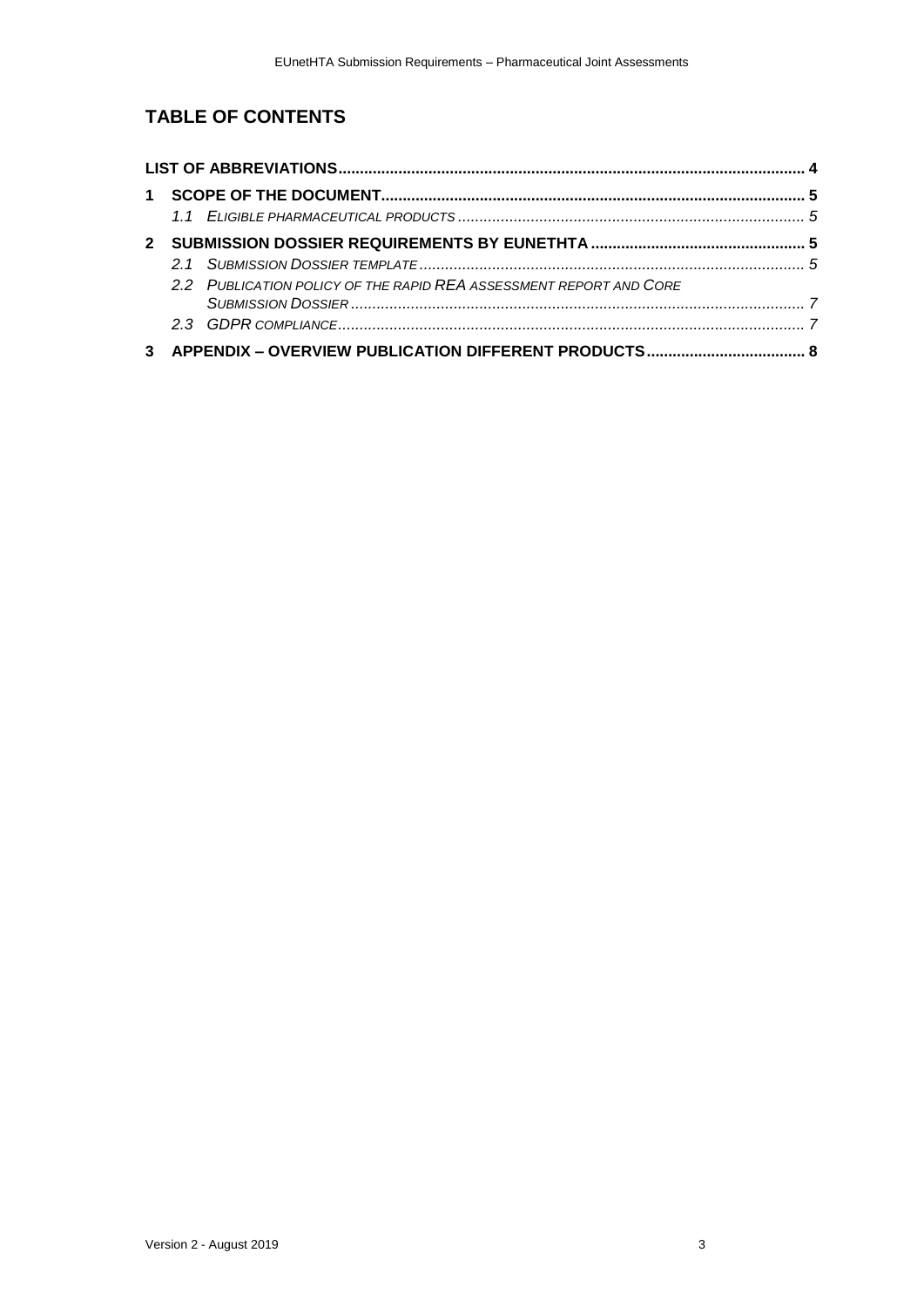# <span id="page-3-0"></span>**LIST OF ABBREVIATIONS**

| AT              | <b>Assessment Team</b>                                            |  |  |
|-----------------|-------------------------------------------------------------------|--|--|
|                 | Consists of: Author, Co-author, Dedicated Reviewers and Observers |  |  |
| <b>CHMP</b>     | Committee for Medicinal Products for Human Use                    |  |  |
| <b>COI</b>      | <b>Conflict of Interest</b>                                       |  |  |
| <b>DR</b>       | <b>Dedicated Reviewer</b>                                         |  |  |
| <b>DOICU</b>    | Declaration of Interest and Confidentiality Undertaking           |  |  |
|                 | Please find more information here.                                |  |  |
| <b>EMA</b>      | European Medicines Agency                                         |  |  |
| <b>EUnetHTA</b> | European Network for Health Technology Assessment                 |  |  |
| МA              | <b>Market Authorisation</b>                                       |  |  |
| pMAH            | Prospective Marketing Authorisation Holder                        |  |  |
| PМ              | <b>Project Managers</b>                                           |  |  |
| <b>REA</b>      | <b>Relative Effectiveness Assessment</b>                          |  |  |
| <b>SSO</b>      | Senior Scientific Officer                                         |  |  |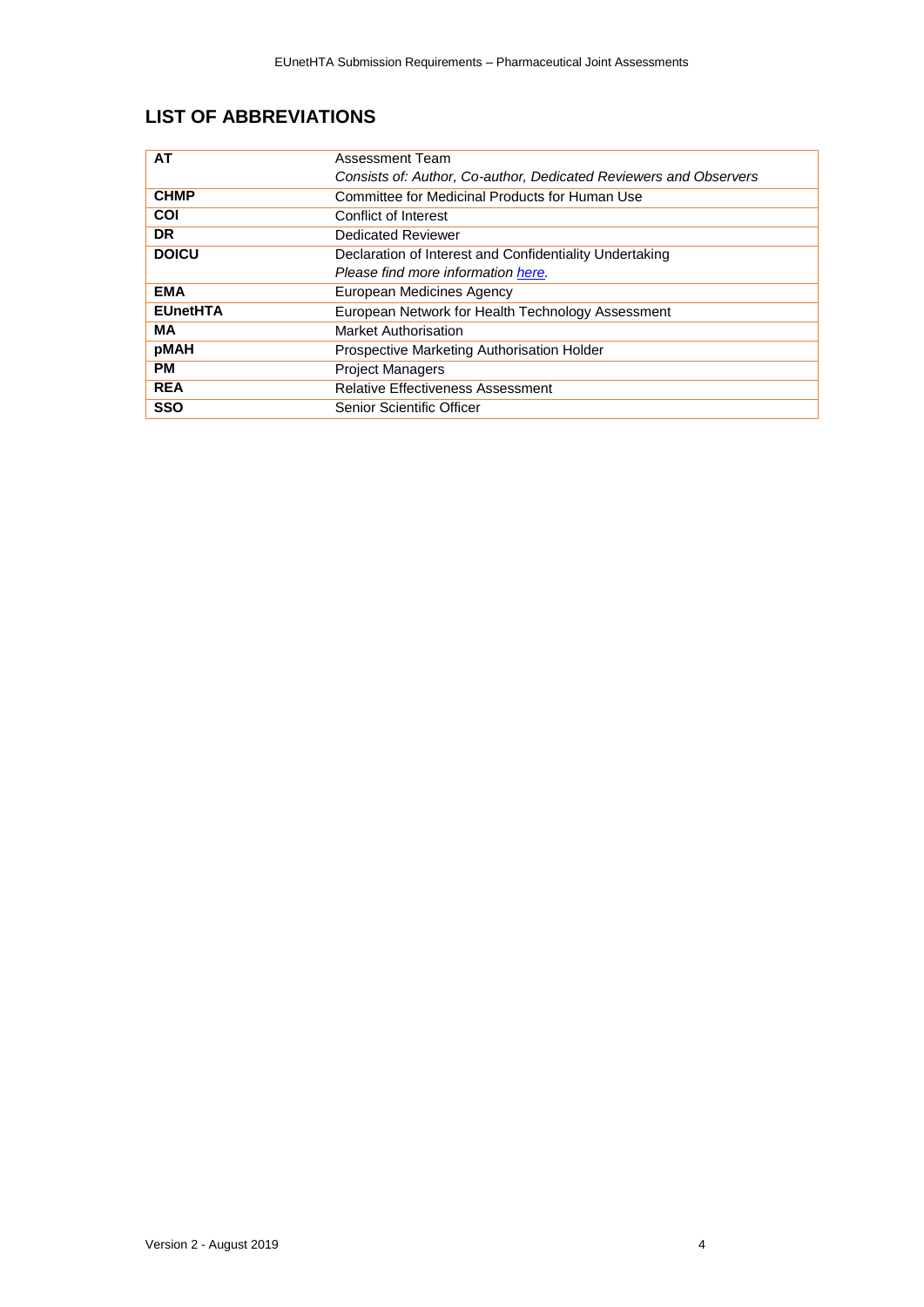## <span id="page-4-0"></span>**1 SCOPE OF THE DOCUMENT**

This document describes the structure and principle content of the Submission Dossier, when the Submission Dossier is required and EUnetHTA's policy on publishing the Submission Dossier. The requirements also specify which pharmaceutical products are eligible for the EUnetHTA Relative Effectiveness Assessment (REA) process.

#### <span id="page-4-1"></span>*1.1 Eligible pharmaceutical products*

Medicinal products falling within the mandatory scope of marketing authorisations granted under the centralised procedure by the EMA.

## <span id="page-4-2"></span>**2 SUBMISSION DOSSIER REQUIREMENTS BY EUNETHTA**

The Submission Dossier, which comprises the Core Submission Dossier and attachments, serves as the basis of the REA of the pharmaceutical product. The structure of the Submission Dossier is depicted in [Figure 1: Structure of the Submission Dossier](#page-5-0)

The Core Submission Dossier includes all information and data required to answer the research question(s) of the assessment defined in the Project Plan. The attachments to the Core Submission Dossier include source documentation to support the submission. Details of the content of both parts of the Submission Dossier will be defined in the following section [2.1:](#page-4-3) Submission Dossier template.

#### <span id="page-4-3"></span>*2.1 Submission Dossier template*

An assessment of the medicinal product requires all data regarding the medicinal product. To ensure complete submission of the required information and data, EUnetHTA will provide the manufacturer with a Submission Dossier template specifying the mandatory requirements. It is important that the manufacturer populates the template appropriately, because EUnetHTA will not accept additional data from the manufacturer without a request from the assessment team.

The Submission Dossier includes a statement by which the manufacturer confirms that their submission is complete, so that it is ensured that the assessment team is always resorting to a full data set. Guidance on this completeness statement is provided in the Submission Dossier template. By means of this statement, the authoring teams are reassured to have all necessary information available during the assessment period.

.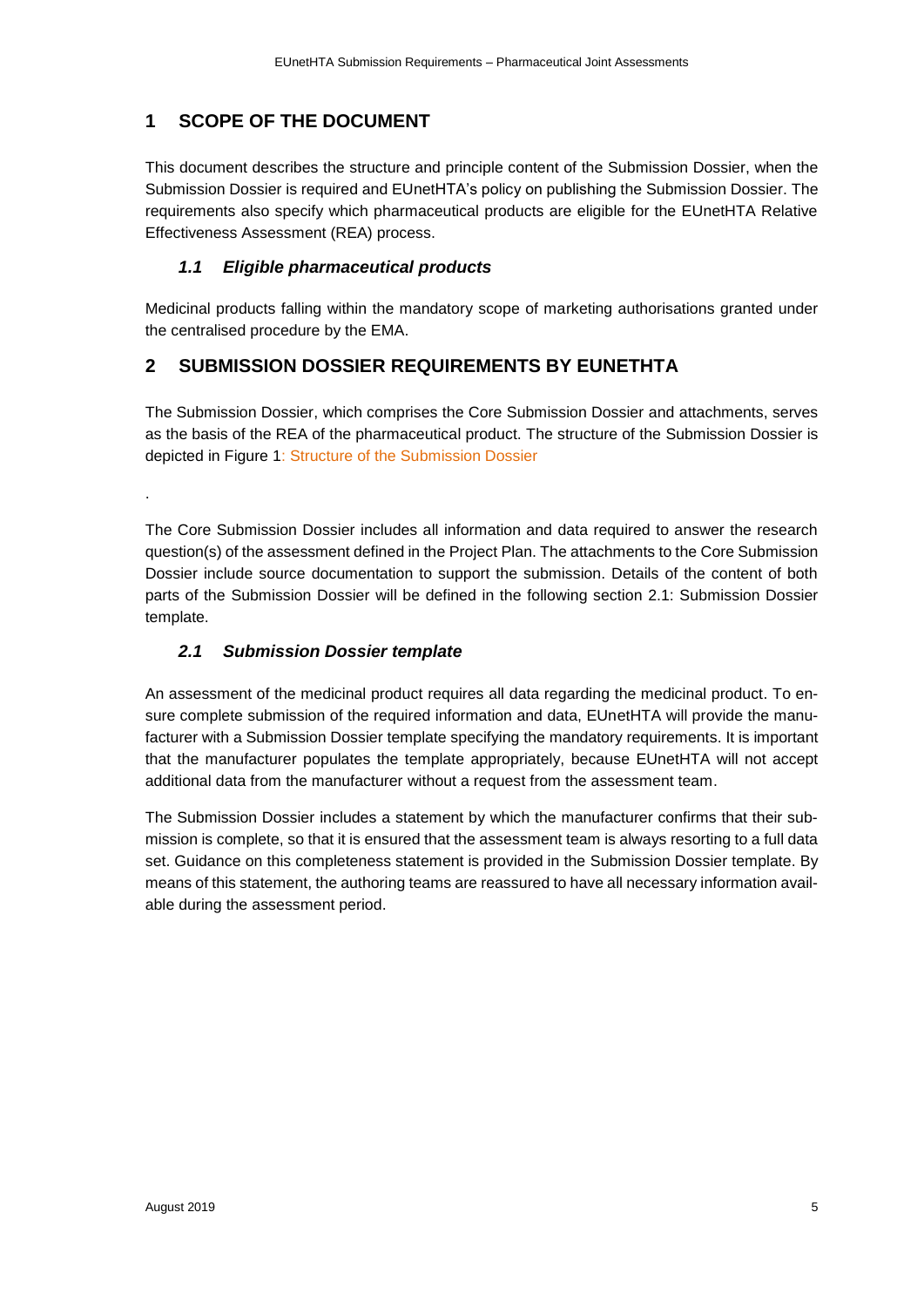

**Abbreviations:** AT=Assessment Team; PMT=EUnetHTA Project Management Team.

\*The AT are free to cite and transcribe information from the Core Submission Dossier, and information on methods and results of clinical studies and their analyses from the Core Submission Dossier Attachments, supporting the production and transparency of the assessment of the pharmaceutical compound.

#### <span id="page-5-0"></span>**Figure 1: Structure of the Submission Dossier**

The Submission Dossier is made available to the assessment team (consisting of the author, coauthor(s), dedicated reviewers and observers) and the Project Manager (PM) of the assessment. If required by the assessment team, the Submission Dossier will also be made available to the EUnetHTA Senior Scientific Officer (SSO).

Once the Submission Dossier is received it will be checked for formal completeness, i.e. it will be verified if the Submission Dossier template has been filled in completely and if the required source documentation is included in the attachments. If items are missing from the Submission Dossier, the manufacturer will have 5 calendar days to provide the missing items upon request of the authoring team. After that date, EUnetHTA will not accept additional data from the manufacturer. Any incompleteness in the Submission Dossier will be considered in the assessment and will be described as such in the Assessment Report.

The Submission Dossier may be updated after CHMP decision if there have been changes to the expected CHMP opinion, e.g. if there is a need to make restrictions to the indication. If such amendments are needed, the manufacturer will be given time to prepare an addendum to the Submission Dossier. This could be a separate document, that follows the same structure and headings as the Submission Dossier. The addendum document should include clear references to the specific page of the Submission Dossier that are impacted by the described changes. In addition, the manufacturer has to provide an executive summary in which all changes and the implications of the changes are highlighted.

The date for receipt of the addendum to the Submission Dossier due to changes in CHMP opinion will be specified by the WP4 pharma Co-Lead Partner. After this time point and after receipt of the addendum to the Submission Dossier, EUnetHTA will not accept additional data from the manufacturer, unless requested by the assessment team.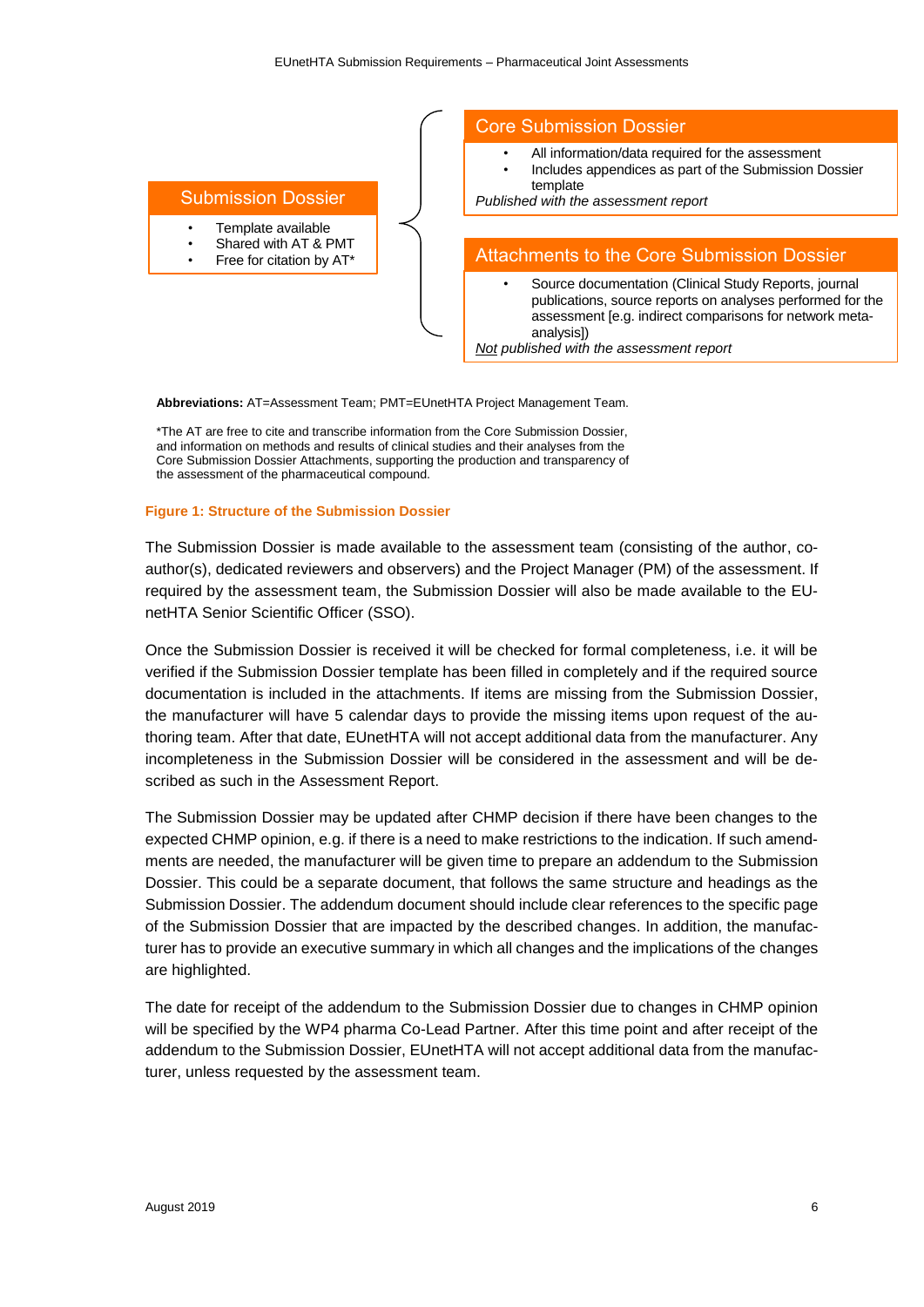## <span id="page-6-0"></span>*2.2 Publication policy of the rapid REA assessment report and Core Submission Dossier*

To support the production and transparency of the assessment of the pharmaceutical product, the assessment teams are free to cite and transcribe information from the entire Submission Dossier, including information on methods and results of Clinical Study Reports from the attachments to the Core Submission Dossier. However, only the final rapid REA assessment report and the Core Submission Dossier will be published (without redaction) on the EUnetHTA website. The attachments to the Core Submission Dossier will not be published as a stand-alone document. Please se[e Table](#page-7-1)  [1](#page-7-1) for an overview of the publication and citation policy per submitted document.

## <span id="page-6-1"></span>*2.3 GDPR compliance*

EUnetHTA's data policy will follow the rules the EMA outlined in their 0070 policy, regarding individual patient data. No patient level data will be provided by EUnetHTA in the Joint Assessment reports, nor any information which may possibly result in the identification of individual patients. Only aggregated data will be presented in the reports.

In conclusion, manufacturers are not required to submit personal data (i.e. patient ID number, patient name, address), however the assessment teams require access to individual patient characteristics and individual patient results for the purpose of their scientific evaluations. EUnetHTA citations will be GDPR compliant.